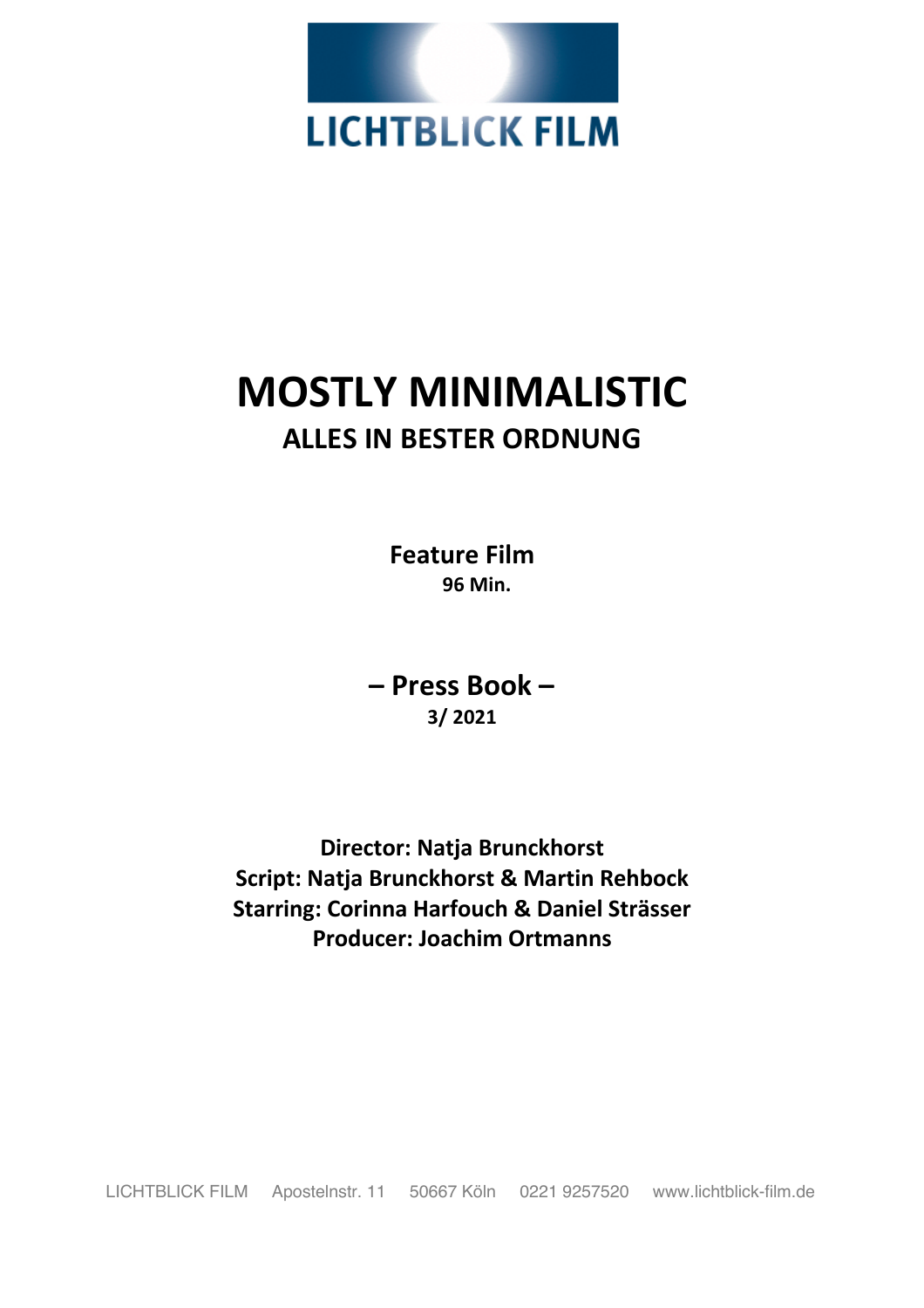# **MOSTLY MINIMALISTIC**

**ALLES IN BESTER ORDNUNG**

#### **Feature Film, 96 Min.**

**CREW** 

Director: **Natja Brunckhorst** Screenplay: **Natja Brunckhorst & Martin Rehbock** DOP: **Niklas Lindschau** Production Design: **Zazie Knepper** Producer: **Joachim Ortmanns** Line-Producer: **Lino Rettinger** Editor WDR: **Andrea Hanke** Editor SWR: **Stefanie Groß** Editor ARTE: **Barbara Häbe** CAST Marlen **Corinna Harfouch** Fynn **Daniel Strässer** Magnus Joosten **Joachim Król** Lea **Luise Kinner** Produced by **Lichtblick Film** supperted by **Film- und Medienstiftung NRW & DFFF Deutscher Filmförderfonds** in co-production with **WDR, SWR, ARTE** in collaboration with **RuhrsoundStudios & Farbkult** in cooperation with **GreenRoomFilm** Theatrical Distributor **Filmwelt Verleihagentur**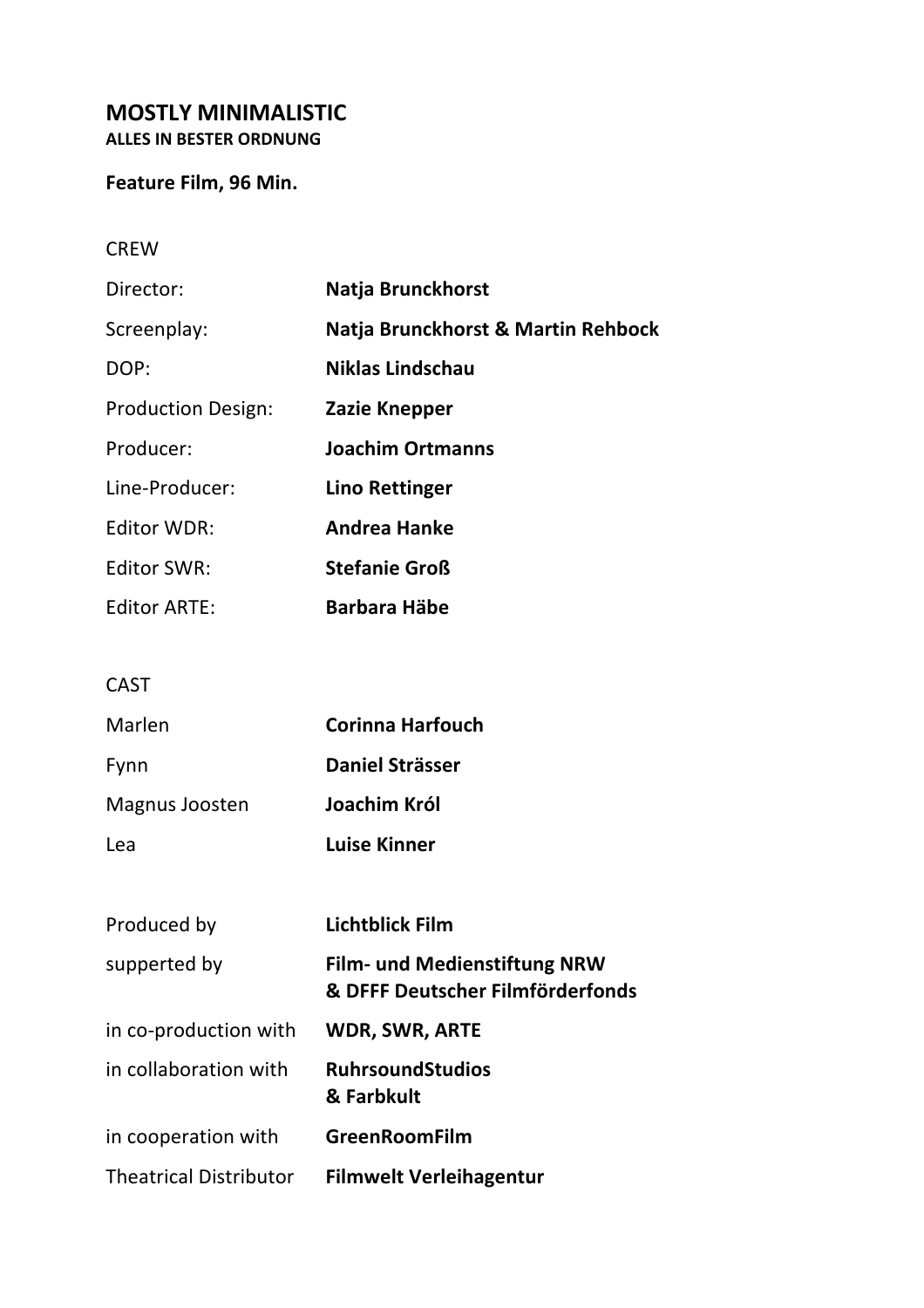#### **About the content**

Marlen used to travel the world. Outside she shines, but her apartment is filled with objects. Everything is too valuable, too important to throw away. Fynn, on the other hand, wants to go through the world with only 100 things. "Tidiness is half the battle!" he says. "Welcome to the other half!" she replies. That's the humor and fighting style they'll have from now on. Marlen and Fynn - the opposites couldn't be stronger. The fact that they still can't let go of each other and ultimately fall in love is the only consequence of assuming that you can only learn something from opposites. MOSTLY MINIMALISTIC is a light comedy about too much and too little.

#### **About the film**

Marlen is embodied by the outstanding actress **Corinna Harfouch**; newcomer **Daniel Strässer** plays Fynn. MOSTLY MINIMALISTIC is the directorial debut of writer-director **Natja Brunckhorst**. Best known as the lead actress of the feature film CHRISTIANE F. - WIR KINDER VOM BAHNHOF ZOO, she has been writing scripts for multiple award-winning films since 2000, such as the LOLA winners WIE FEUER UND FLAMME from 2002 and AMELIE RENNT from 2018. With MOSTLY MINIMALISTIC, she presents her most personal film to date, which humorously poses the question of too much and too little: How much does a person really need to own?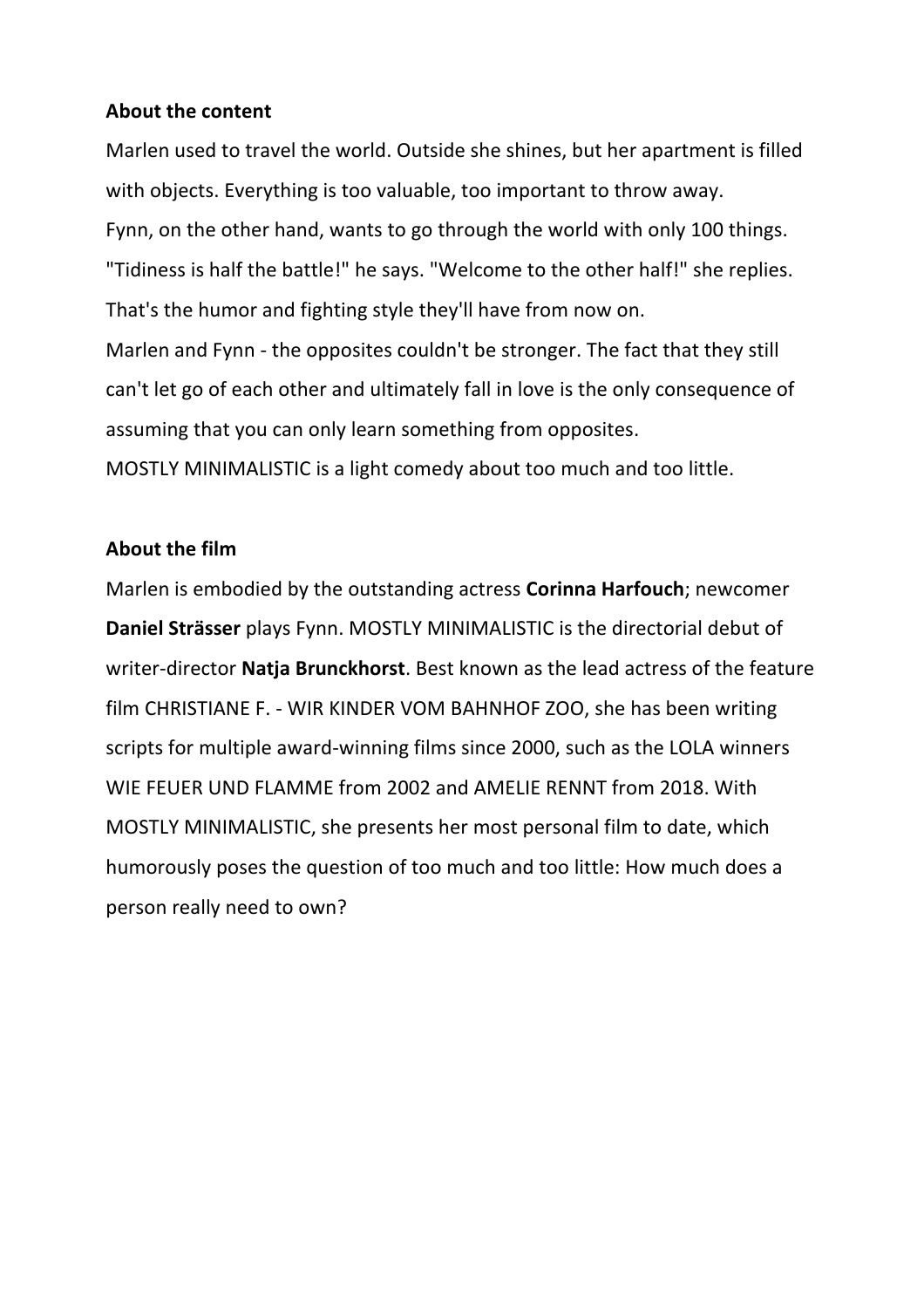### **Natja Brunckhorst - Director & Screenplay**

Natja Brunckhorst, born in Berlin, made a name for herself as the leading actress in the feature film CHRISTIANE F. - WIR KINDER VOM BAHNHOF ZOO. In addition to her work as an actress, she has also been working as a screenwriter since 2000. Her screenplay debut for the feature film WIE FEUER UND FLAMME (director: Connie Walther) was awarded the German Film Prize in 2002. Her works include the idea & story for TATORT - DINGE, DIE NOCH ZU TUN SIND (2012, director: Claudia Garde) as well as the screenplays for the television drama WIE EIN STERN AM HIMMEL, (2009, director: Hartmut Griesmayr) and TATORT - OBEN UND UNTEN (2008, director: Nils Willbrandt).

With AMELIE RENNT (director: Tobias Wiemann), she presented another very personal film in 2017. A mixture of biographical and adventure. AMELIE RENNT was invited to festivals such as the Berlinale, the tiff Toronto International Film Festival - Kids Toronto, the Filmtage Bozen, the International Filmfest Emden-Norderney, the Kinderfilmfestival Goldener Spatz, the Münchner Filmfest, the International Children Film Festival (ICFF) in Isafahan, Iran, the Giffoni Film Festival, the Busan International Kids and Youth Film Festival in South Korea, the Kyoto International Children's Film Festival, the Sarajevo Film Festival, the Zurich Film Festival and the Chicago Int'l Children's Film Festival as well as the International Film Festival in Antalya and the Vienna International Children's Film Festival, the Gijón IFF and the Tallinn Black Nights. AMELIE RENNT has received numerous awards, including the German Film Award LOLA for Best Children's and Youth Film.

#### **Corinna Harfouch - role MARLEN**

Corinna Harfouch is one of the most important stage and film actors in Germany. The actress, who was born in Suhl, completed her training at the Ernst Busch Academy of Dramatic Art.

After her training she could be seen on all important stages. Corinna Harfouch has received several awards for her theater work: Among others, she received the Gertrud-Eysoldt-Ring for outstanding acting performance in 1997 and was named Actress of the Year by Theater heute magazine in the same year for her role of General Harras in DES TEUFELS GENERAL, directed by Frank Castorf. Since her debut in front of the film camera, she has appeared in more than 80 film and cinema productions. Her most notable films include DAS VERSPRECHEN (1995, directed by Margarethe von Trotta), SEXY SADIE (1996, directed by Matthias Glasner), DAS MAMBOSPIEL (1996, directed by Michael Gwisdek),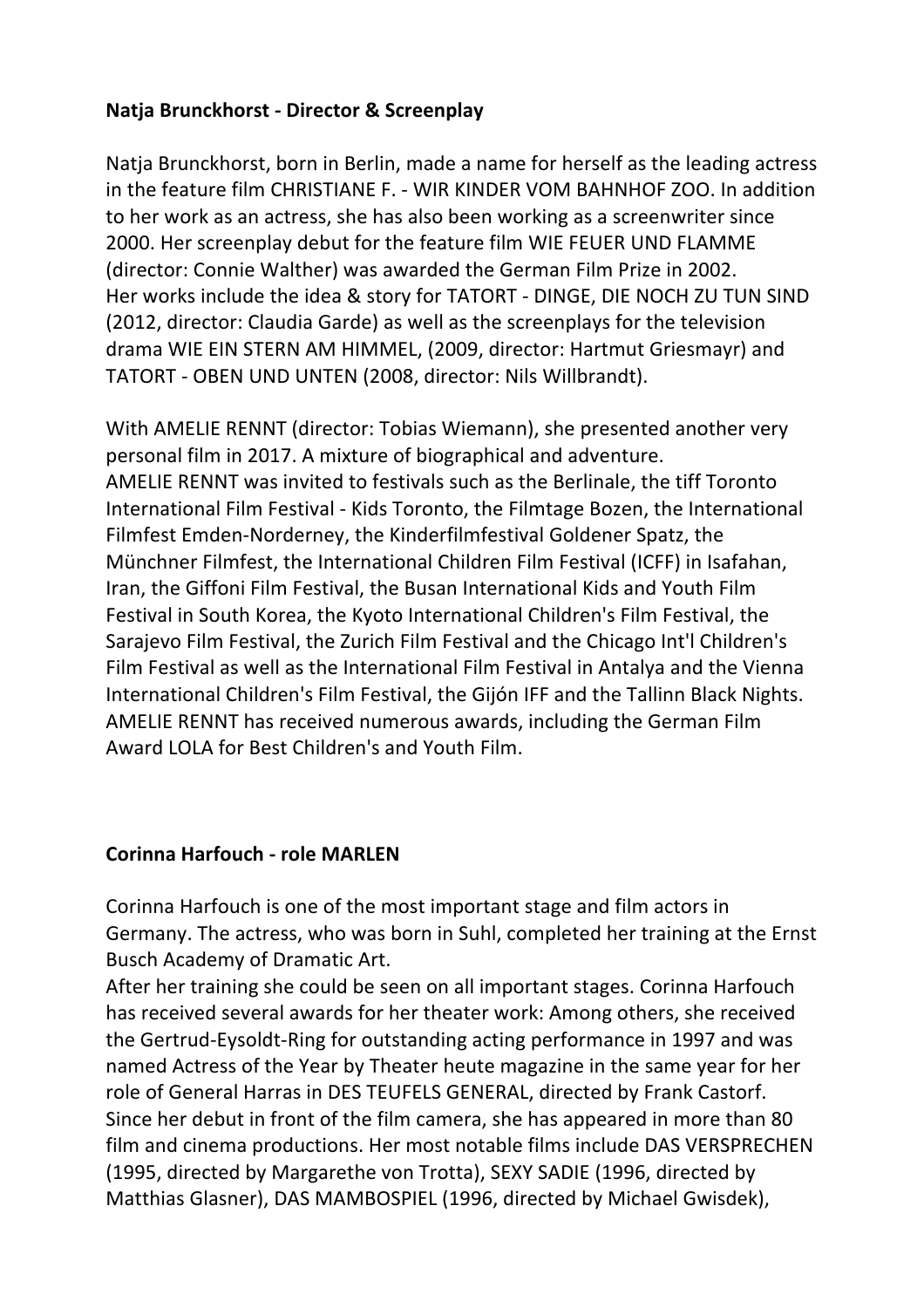KNOCKIN' ON HEAVEN'S DOOR (1997, directed by Thomas Jahn), DER GROßE BAGAROZY (1999, directed by: Bernd Eichinger), IRREN IST MÄNNLICH (1996, directed by Sherry Hormann), GEFÄHRLICHE FREUNDIN (1996, directed by Hermine Huntgeburth), FANDANGO (2000, directed by Matthias Glasner), VERA BRÜHNE (2001, directed by Hark Bohm), BIBI BLOCKSBERG (2002, directed by Hermine Huntgeburth), the series BLOND: EVA BLOND! (2002), DER UNTERGANG (2004, director: Oliver Hirschbiegel), WHISKEY MIT WODKA (2008, director: Andreas Dresen), IM WINTER EIN JAHR (2008, director: Caroline Link), THIS IS LOVE (2009, director: Mathias Glasner), GUILIAS VERSCHWINDEN (2010, director: Christoph Schaub), FINSTERWORLD (2013, director: Frauke Finsterwalder), DER FALL BRUCKNER (2014, director: Urs Egger), VIEL ZU NAH (2016, director: Petra K. Wagner) and LARA (2017, director: Jan Ole Gerster).

Corinna Harfouch has also been honored with many awards for her film work, including the Bavarian Film Award, Adolf Grimme Award, German Television Award, German Film Award, German Acting Award, Günther Rohrbach Award, Hessian Film Award and the Award for Best Actress at Karlovy Vary International Film Festival 2019 for LARA.

Complete filmography: https://players.de/actresses/corinna-harfouch/vita/

## **Daniel Strässer - role FYNN**

Daniel Strässer completed his acting training at the Mozarteum University in Salzburg. In 2011 he made his debut in the role of Romeo at the Burgtheater in Vienna, where he remained a member of the ensemble until 2015. Twice he was nominated for the "Nestroy Award" for his performance as best actor. Also in Austria, he got his first leading cinema role in the film DER LETZTE TANZ (director: Houchang Allahyari), which was awarded the Grand Prix of the Diagonale in 2014. Since then, Strässer has been living in Berlin and continues to work in theater, among others at the Schauspielhaus Zurich, as well as in numerous feature films, including SCHÖNEFELD BOULEVARD (2014, directed by Sylke Enders), JEDER STIRBT FÜR SICH ALLEIN (2016, directed by Vincent Perez), LA PALMA (2019, directed by Erec Brehmer) and television productions (DIE PFEILER DER MACHT, POLIZEIRUF, CHARITÉ). In spring 2020, he starred as Saarland Tatort commissioner Leo Hölzer in the first case of the new investigative team DAS FLEISSIGE LIESCHEN together with Vladimir Burlakow.

Complete filmography: https://players.de/actors/daniel-straesser/vita/